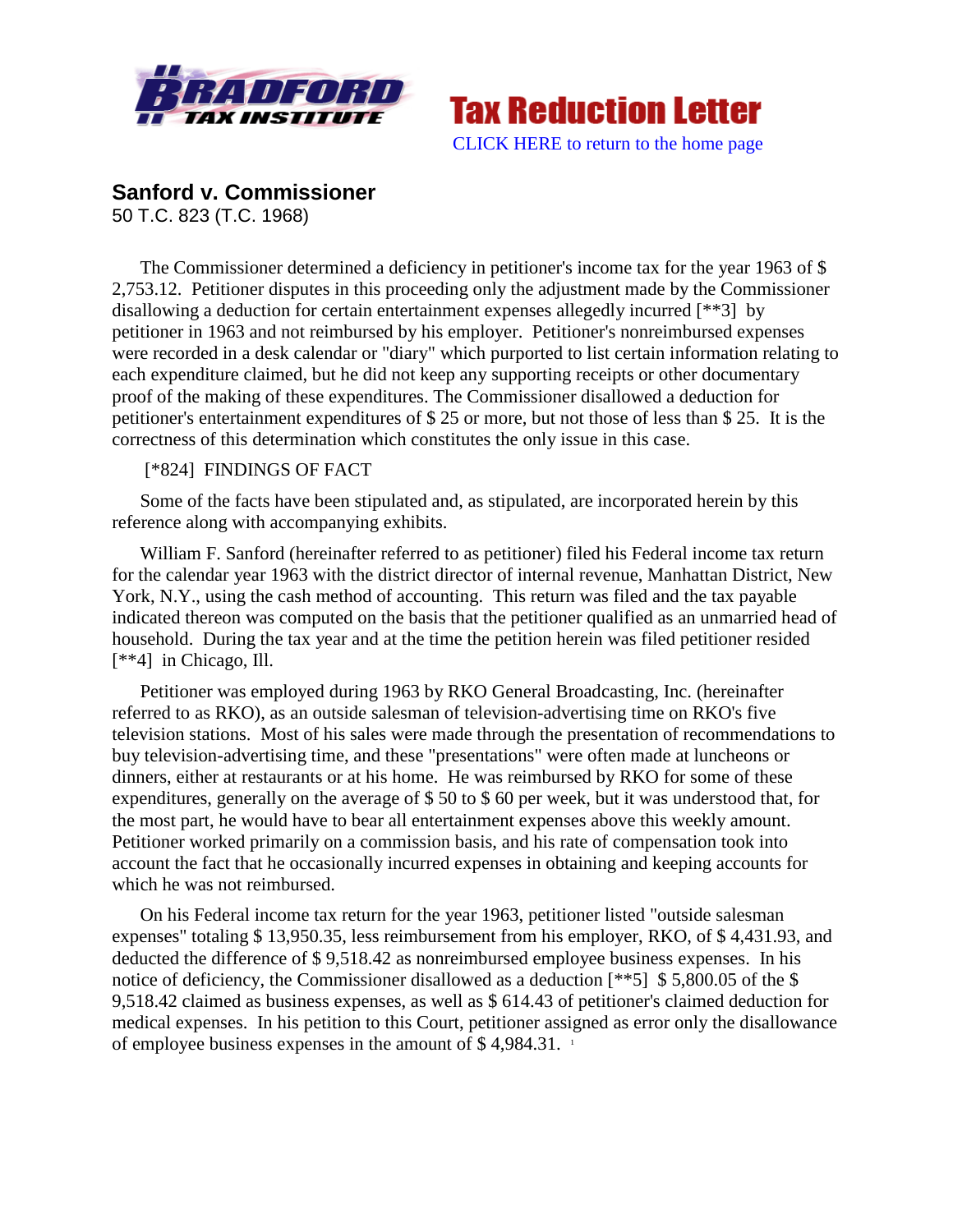1 Petitioner does not dispute the Commissioner's determination in respect of the disallowance of a deduction for taxi fares of \$ 345 and for "use of home for business" of \$ 470.74, which accounts for the remainder of the disallowed "employee business expenses."

Among the "outside salesman expenses" listed by petitioner was an item for "Entertainment, from my record" in the amount of \$ 8,853.35. Petitioner had been reimbursed by RKO for a portion of these expenses in the amount of \$ 3,186.18, so that his claimed nonreimbursed entertainment expenses came to \$ 5,667.17. The Commissioner disallowed a deduction for all alleged entertainment expenditures of \$ 25 or more, a total of \$ 4,984.31, which is the amount disputed by petitioner [\*825] [\*\*6] here. The remaining \$ 682.86, representing the total of petitioner's alleged nonreimbursed entertainment expenditures of less than \$ 25, was not disallowed by the Commissioner.

As to those entertainment expenses for which he sought and obtained reimbursement from his employer -- which are not involved herein -- petitioner filed a detailed expense account with his employer every Tuesday in respect of the expenses incurred during the preceding calendar week. A number of those expenses were supported by receipts or other documentary evidence. Most of these expenses represented the cost of lunches, and most of them ranged from about \$10 to \$ 25 each. Petitioner also maintained a desk calendar or "diary," on which he recorded those entertainment expenses for which he did not seek reimbursement. Most of the items recorded on this calendar, or diary, represented the alleged cost of dinners, and most of these involved claimed expenditures in excess of \$ 25. The entries on this calendar identified the names of the persons entertained, the amount allegedly spent, and, by abbreviation or code, the restaurant, the advertising agency, and the alleged reason for the entertainment. However, [\*\*7] in contrast to the expense accounts submitted to petitioner's employer, the particular client or account involved in the alleged business discussion was not identified, and in respect of none of the items recorded on the calendar did petitioner either obtain or retain any supporting receipt or other documentary evidence. No item for which petitioner sought reimbursement from his employer was recorded on the calendar.

Although the Commissioner did not disturb the deduction as to the items under \$ 25 on the calendar, he disallowed the deduction in respect of all such items of \$ 25 or more for want of proper substantiation, as required by *section 274* of the 1954 Code and accompanying regulations. In this Court he makes the additional argument that the alleged expenses are in any event not deductible under *section 162(a)*.

## **OPINION**

Petitioner, an outside salesman of television-advertising time, claimed \$ 8,853.35 entertainment expenses on Form 2106 -- "Statement of Employee Business Expenses," which was made part of his 1963 income tax return (Form 1040). This sum, according to petitioner's testimony, represented the cost of luncheons and dinners during 1963 at which petitioner discussed [\*\*8] business with "advertising agency people." He was either advanced or reimbursed for the cost of some of those meals by his employer, and the Commissioner does not challenge the propriety of such expenses here. The remaining expenditures, those for which petitioner neither sought nor received reimbursement, were claimed by petitioner as a deduction from his gross income [\*826] in the aggregate amount of \$ 5,667.17. The Commissioner disallowed \$ 4,984.31 of this amount, which represents the total of petitioner's alleged nonreimbursed individual expenditures of \$ 25 or more. The Commissioner takes the position that petitioner has not only failed to demonstrate that this disallowed portion in fact represented ordinary and necessary expenses incurred in carrying on his trade or business, but also that, even if a deduction would otherwise be available to petitioner under *section 162, I.R.C. 1954*, such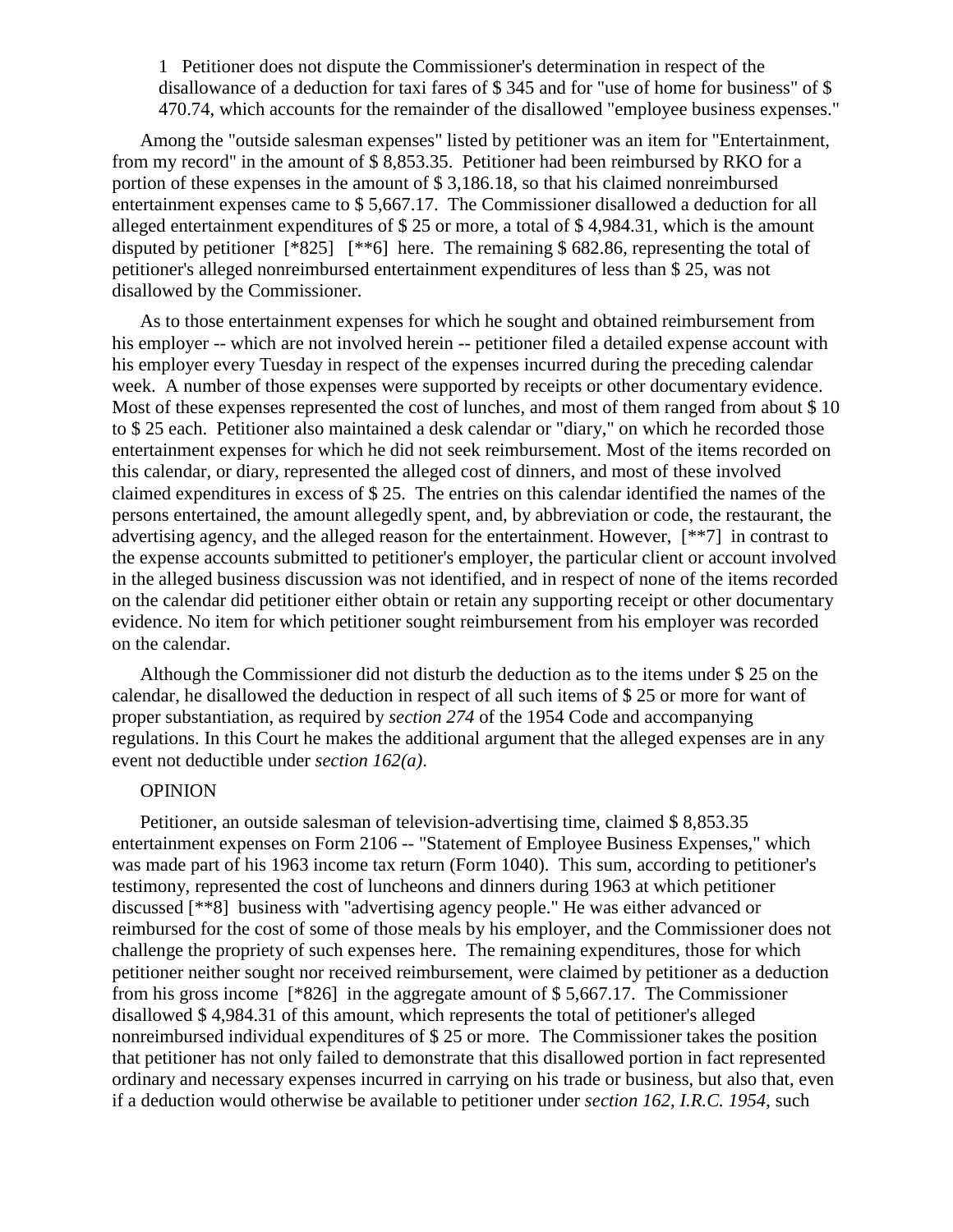deduction must be disallowed in view of petitioner's failure to comply with the substantiation requirements of *section 274(d)* and accompanying regulations. More specifically, the Commissioner contends that petitioner's failure to provide receipts or other acceptable documentary proof [\*\*9] of his expenditures of \$ 25 or more establishes that he did not have "adequate records" of those expenditures as required by *section 274(d)* and accompanying regulations, while petitioner claims that a "diary" maintained by him in which the amounts of all his expenditures for entertainment were recorded, along with other information, was sufficient to meet the "adequate records" requirement, and that the regulations supporting the Commissioner's action are invalid. We hold that, while some of petitioner's claimed expenditures may have been ordinary and necessary in character, he has not complied with the substantiation requirements of *section 274(d)* and the regulations with respect to his expenditures for entertainment of \$ 25 and over, that the regulations are valid, and that petitioner is not entitled to a deduction for entertainment expenses in excess of that allowed by the Commissioner.

The requirements imposed by *section 274* were added to the Internal Revenue Code of 1954 by the Revenue Act of 1962, 76 Stat. 974. They are in addition to the requirements imposed by *section 162*, and petitioner still has the burden of proving initially that his expenditures were ordinary and necessary [\*\*10] expenses, proximately related to his trade or business. H. Rept. No. 1447, 87th Cong., 2d Sess., p. 19 (1962); S. Rept. No. 1881, 87th Cong., 2d Sess., p. 27 (1962). Cf. *Welch v. Helvering, 290 U.S. 111*. We are by no means convinced that petitioner has carried this initial burden with respect to every expenditure disallowed by the Commissioner. To be sure, petitioner submitted in evidence a "diary," consisting of pages from his desk calendar bound together, which purported to show the time, place, and amount of each of his nonreimbursed expenditures along with the persons entertained, the advertising agencies they represented, and the type of business discussed. But the large number of dinners claimed by petitioner as deductible expenses, approximately three per week, and the fact that the cost of petitioner's entertainment at luncheons was usually reimbursed by his employer, along with a relatively small number of dinners, suggests that at least some of his claimed nonreimbursed expenses [\*827] may have been personal in nature. Certainly, the fact that petitioner may have entertained "advertising agency people" at these dinners is not conclusive [\*\*11] of the business character of the meals, for at least some of these people may also have been personal friends of petitioner, and the business aspects of the occasion may have been minimal or wholly nonexistent. While the general type of business conversation which supposedly took place at each of these meals was indicated in the "diary" by means of a "code" (for example, the letter "A" next to an expenditure meant that the discussion supposedly involved "Review of advertising programs for agency's account"), petitioner never revealed the specific account discussed, though it was his customary practice to identify the particular account involved in supporting an expenditure which he submitted to his employer for reimbursement. Similarly, though petitioner tesified that he usually turned in receipts to his employer when requesting reimbursement of expenditures, he kept no receipts of his nonreimbursed expenses. Finally, petitioner's testimony that he often did not record the information relating to his nonreimbursed expenses until some days after they were incurred, and the fact that he had no documentary proof to support his entries, casts some doubt upon their accuracy. Taking [\*\*12] the view most charitable to petitioner, faulty recollection may account for the fact that his "diary" records that he incurred a dinner expense at \$38.18 at a Chicago<sup>2</sup> restaurant on November 8, 1963, when, according to the information on an expense account voucher (including a receipted hotel bill) submitted to his employer, he was in New York during the period November 7 through November 10, 1963.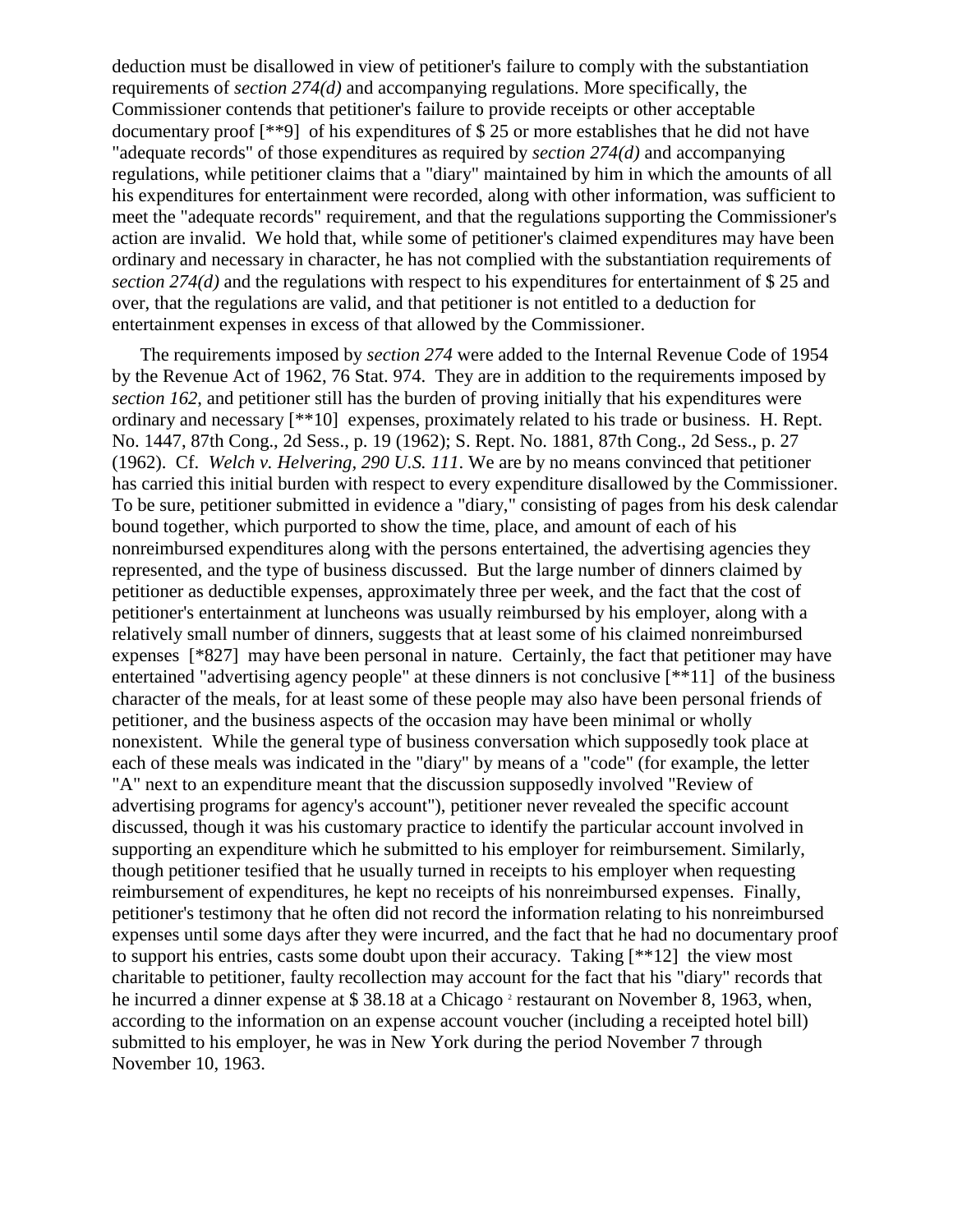2 The restaurant was identified by code in the diary, and petitioner's testimony establishes to our satisfaction that all the restaurants set forth therein were in the Chicago area.

Nevertheless, though petitioner's proof was deficient in some important respects and left us with the definite impression that the amount of entertainment expenses claimed by him was excessive, this might have been an appropriate case for application of the rule of *Cohan v. Commissioner, 39 F.2d 540* (C.A. 2), and we might have made an approximation of petitioner's allowable expenses were it not for *section* [\*\*13] *274(d)*. That subsection, however, provides, in part, that "*no* deduction shall be allowed --"

(2) for any item with respect to an activity which is of a type generally considered to constitute entertainment \* \* \*

\* \* \* \*

unless the taxpayer substantiates by *adequate records or* by *sufficient evidence* corroborating his own statement (A) the amount of such expense  $***$  (B) the time and place of the  $***$ entertainment  $* * * (C)$  the business purpose of the expense  $* * *$ , and (D) the business relationship to the taxpayer of persons entertained \* \* \*. The Secretary or his delegate may by regulations provide [\*828] that some or all of the requirements of the preceding sentence shall not apply in the case of an expense which does not exceed an amount prescribed pursuant to such regulations.

[Emphasis supplied.]

Under this provision, a taxpayer must substantiate every expenditure claimed as a deduction by either "adequate records" *or* other "sufficient evidence," for such expenditures as are not thus substantiated will be disallowed *in full*.

As the House and Senate committee reports make abundantly clear, *section 274(d)* was "intended to overrule, with respect to  $[**14]$  \*\*\* [entertainment] expenses, the so-called *Cohan* rule." Where, under *Cohan*, a court was not only permitted but required to make as close an approximation as it could when the evidence indicated that a taxpayer had incurred deductible expenses but their exact amount could not be determined, under *section 274(d)*, "the entertainment, etc., expenses in such a case \* \* \* [will] be disallowed entirely." H. Rept. No. 1447, *supra* at 23; S. Rept. No. 1881, *supra* at 35. Our opinion that petitioner has failed to substantiate his expenditures of \$ 25 and over in the manner contemplated by the statute thus compels the conclusion that the Commissioner correctly disallowed a deduction for all such expenditures.

Terms such as "adequate" and "sufficient" obviously contemplate and require further elucidation, and the regulations promulgated under *section 274(d)* spell out their meaning in a carefully detailed explanation of the substantiation rules. Supported not only by the general rulemaking power under *section 7805* of the 1954 Code, but also by the specific provisions of *section 274(h)* <sup>3</sup> and the last sentence of *section 274(d)*, *supra*, the Commissioner has promulgated regulations [\*\*15] which provide in part as follows:

*Section 1.274-5(c) Rules for substantiation* -- \* \* \* \*

(2) *Substantiation by adequate records* -- (i) *In general*. To meet the "adequate records" requirements of *section 274(d)*, *a taxpayer shall maintain an account book, diary*, statement of expense or similar record (as provided in subdivision (ii) of this subparagraph) *and documentary evidence* (as provided in subdivision (iii) of this subparagraph) *which, in combination, are*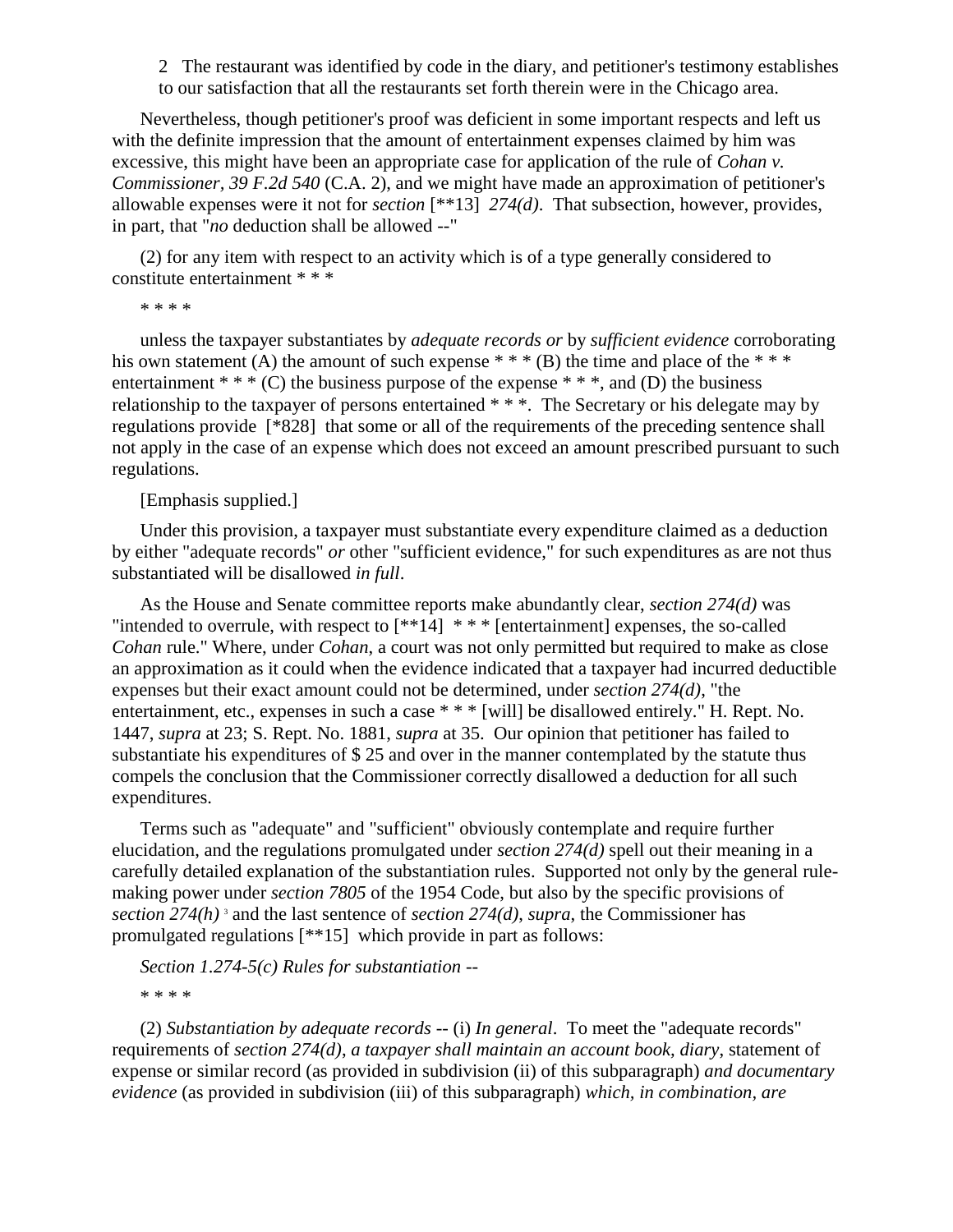*sufficient to establish each element of an expenditure* specified in paragraph (b) <sup>4</sup> of this section. \* \* \*

\* \* \* \*

(iii) *Documentary evidence. Documentary* evidence, *such as receipts, paid bills, or similar evidence sufficient to support an expenditure shall be required* for --

(a) Any expenditure for lodging while traveling away from home, and

[\*829] (b) *Any other expenditure of \$ 25 or more*, except, for transportation charges, documentary evidence will not be required if not readily available.

provided, however, that the Commissioner, in his discretion, may prescribe rules waiving such requirements in circumstances where he determines it is impracticable for such documentary evidence [\*\*16] to be required. Ordinarily, documentary evidence will be considered adequate to support an expenditure if it includes sufficient information to establish the amount, date, place, and the essential character of the expenditure. For example, a hotel receipt is sufficient to support expenditures for business travel if it contains the following: name, location, date, and separate amounts for charges such as for lodging, meals, and telephone. Similarly, a restaurant receipt is sufficient to support an expenditure for a business meal if it contains the following: name and location of the restaurant, the date and amount of the expenditure, and, if a charge is made for an item other than meals and beverages, an indication that such is the case. A document may be indicative of only one (or part of one) element of an expenditure. Thus, a cancelled check, together with a bill from the payee, ordinarily would establish the element of cost. In contrast, a cancelled check drawn payable to a named payee would not by itself support a business expenditure without other evidence showing that the check was used for a certain business purpose.

[Emphasis supplied.]

## 3 *SEC. 274*. DISALLOWANCE OF CERTAIN ENTERTAINMENT, ETC., EXPENSES.

(h) Regulatory Authority. -- The Secretary or his delegate shall prescribe such regulations as he may deem necessary to carry out the purposes of this section, \* \* \* [\*\*17]

4 The elements specified in par. (b) are: (i) Amount, (ii) Time, (iii) Place, (iv) Business purpose, and (v) Business relationship.

Thus, an "adequate" record of an expenditure is defined as an entry in an account book, diary, or similar record, made "at or near the time of the expenditure," and documentary evidence such as a receipt, paid bill, or similar evidence (unless the expenditure is less than \$ 25), which in combination are sufficient to establish each of the elements of the expenditure (amount, time, place, business purpose, and business relationship) for which substantiation is required by *section 274(d)*. Moreover, in the absence of "adequate records," *section 1.274-5(c)(3), Income Tax Regs.*, provides that the taxpayer may alternatively satisfy the substantiation requirements by coming forward with "corroborative evidence sufficient" to support his own statement containing specific information in detail as to each element of the expenditure, or such elements as have not been substantiated by adequate records. And these provisions go on to state that where the unsubstantiated element [\*\*18] is the cost, time, place, or date of the expenditure "the corroborative evidence shall be direct evidence, such as a statement in writing or oral testimony of persons entertainment or other witness." Less stringent rules are provided, however, where the taxpayer is able to show that, because of the inherent nature of the situation in which the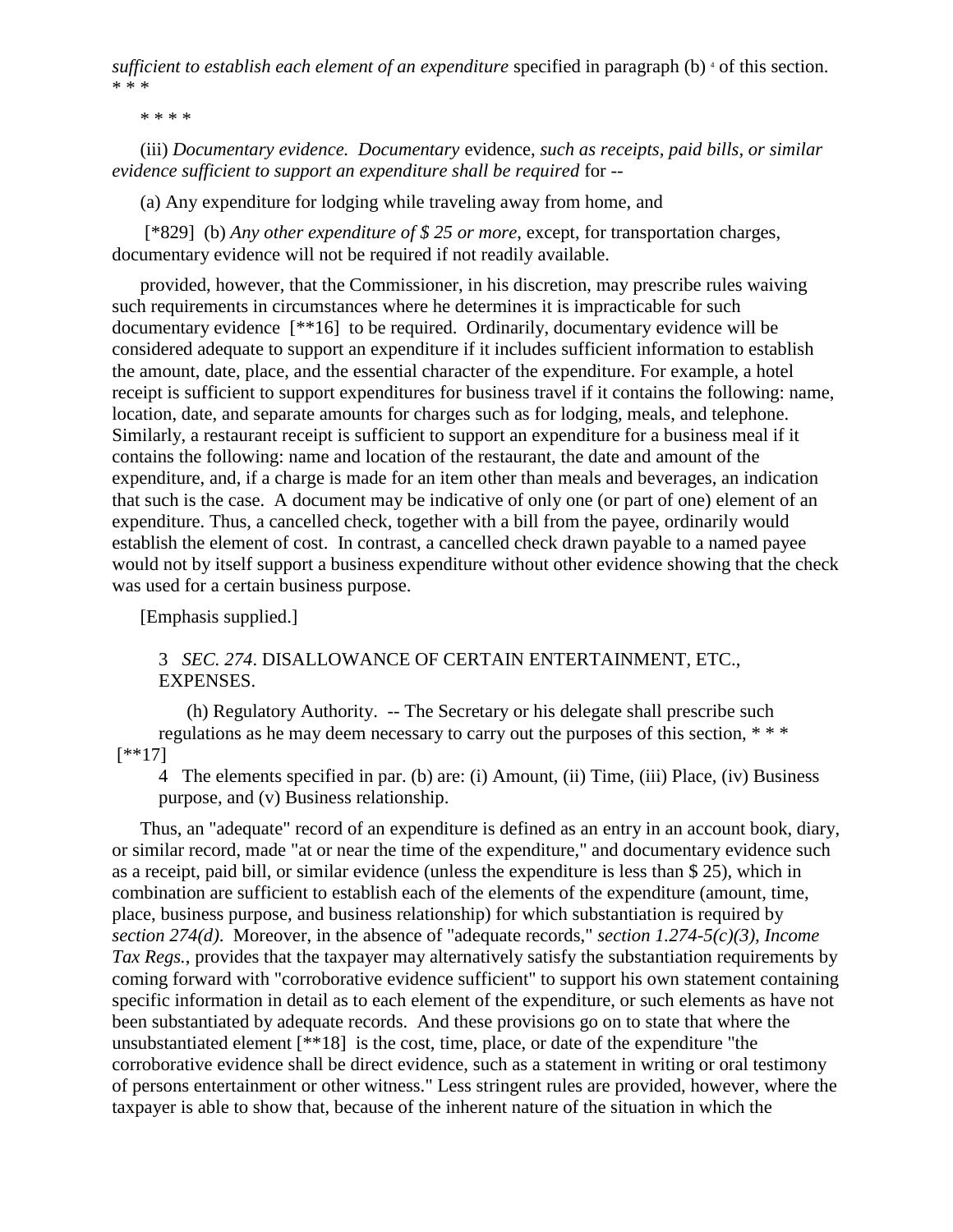expenditure was made, he was unable to meet either the "adequate records" or the alternative "sufficient evidence" requirements, or where his failure to produce adequate records is due to the loss of such records through circumstances beyond his control. *Sec. 1.274-5(c) (4)* and *(5), Income Tax Regs.*

In the present case, it is clear that petitioner has failed to substantiate his claimed expenditures for entertainment in excess of \$ 25 by either "adequate records" or other "sufficient evidence" as those terms [\*830] are defined in the regulations. Petitioner had no receipts or other documentary evidence to support his diary entries, establishing the amount, time, and place of these items; accordingly, his records cannot be considered "adequate." And he produced no direct evidence such as the testimony of the persons entertained by him, to [\*\*19] corroborate his allegation that such expenditures were made in the amounts and at the times and places recorded in his "diary," which precludes him from relying upon the "sufficient evidence" method of substantiation. Moreover, there does not appear to be any valid reason why receipts for these claimed expenditures, incurred for luncheons and dinners at various restaurants, could not have been requested and preserved by petitioner. In fact, petitioner testified that he could have obtained receipts for these expenditures, and indeed often did so when he sought reimbursement of a particular expenditure from his employer. It would have been no more burdensome to comply with the Commissioner's regulations than with the requirements or expectations of his employer.

The only reason suggested for his failure to obtain or retain receipts for unreimbursed entertainment expenses of \$ 25 or more was the advice of his lawyer, which appears to have been based on the lawyer's conclusion that the regulations were invalid. That the regulations plainly support the Commissioner's position  $\frac{1}{3}$  is not disputed, and, in our judgment, they are clearly valid. Petitioner ignored them at his peril.

5 In addition to the regulations, the requirement for supporting documentary evidence was pointedly called to petitioner's attention in Form 2106 which accompanied the return signed by him, wherein it was prominently stated in large black type in a boxed paragraph captioned "IMPORTANT NOTICE" that:

 New rules on proof of deductions for travel, entertainment, and gift expenses are now in effect.  $***$  Estimates are not acceptable; and (3) Records must be supported by receipts, paid bills or similar substantiating evidence for expenditures of \$ 25 or more \* \* \*

[\*\*20] In arguing that the regulations are contrary to law, petitioner's counsel points out that *section 274(b)* places a \$ 25 limit on deductible business gifts, that no such limit was prescribed by statute in connection with deductible entertainment expenses, and he contends that the Commissioner's regulations here under consideration were therefore unauthorized. The point is without merit. The regulations do not, first of all, flatly disallow a deduction for entertainment expenditures above \$ 25 as does *section 274(b)* in connection with business gifts; to the contrary, they merely provide that the documentary proof ordinarily required as part of an "adequate record" of an expenditure need not be obtained in the case of expenditures below \$ 25. Moreover, Congress deliberately refused to fix any dollar limit in connection with the substantiation requirements of *section 274(d)*, involved herein, and expressly left the matter to be governed by regulations. After [\*831] outlining the substantiation requirements, Congress in the last sentence of *section 274(d)* explicitly provided: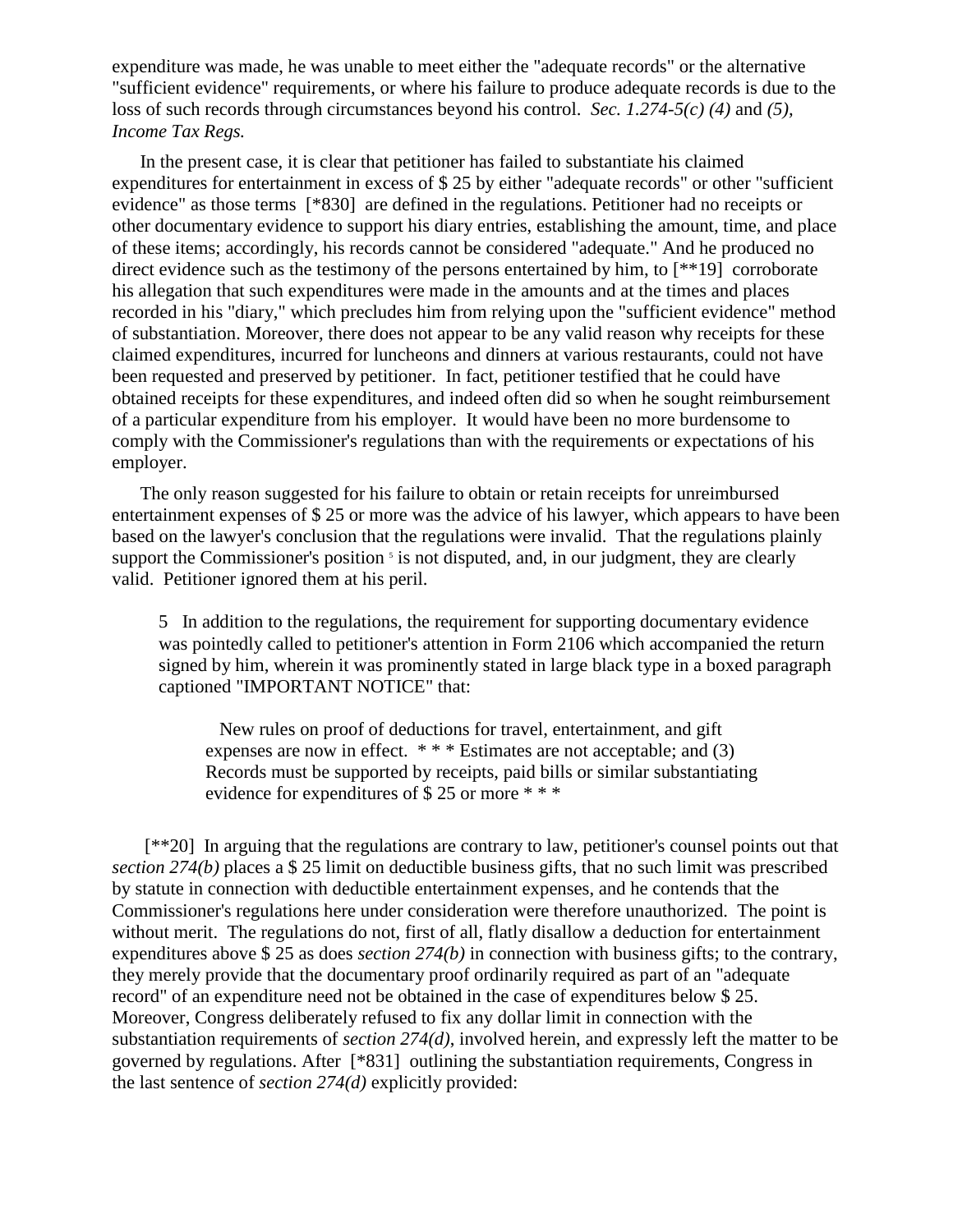The Secretary or his delegate may by regulations provide that some or all of the requirements of the preceding [\*\*21] sentence shall not apply in the case of an expense which does not exceed an amount prescribed pursuant to such regulations.

This conferred ample authority to draw the line at \$ 25.

Nor is there any compelling reason to disapprove these regulations because they require that diary entries be corroborated by documentary proof such as receipts. The history of the underlying statutory provisions, demonstrating the potential for abuse in the case of entertainment expenses,  $\epsilon$  makes it plain that a taxpayer must "clearly establish his right to the deduction by proof other than his own statements which may largely be self-serving." 108 Cong. Rec. 18077. See also *John L. Ashby, 50 T.C. 409, 415*. And in S. Rept. No 1881, 87th Cong., 2d Sess., p. 35, it was stated that "Generally, the substantiation requirements of the bill contemplate more detailed recordkeeping than is common today in business expense diaries." To be sure, these words were followed by the further statement that "a clear, contemporaneously kept diary or account book containing information with respect to the date, amount, nature and business purpose of the expense may constitute an adequate [\*\*22] record under this provision." But the import of this statement is left in doubt when one finds a substantially identical statement in the more detailed "Technical Explanation of The Bill" in the same committee report, which in turn is immediately qualified by the following language (p. 174):

However, receipts, cancelled checks, paid bills, stubs, or other similar records may be required in certain cases, as, for example, to substantiate the amount expended for lodging and transportation while traveling on business.

Cf. H. Rept. No. 1447, 87th Cong., 2d Sess., p. A32. This suggests that "receipts, cancelled checks, paid bills, stubs, or other similar records" may be required for larger expenditures like lodging and transportation. At best, from petitioner's point of view, the committee reports are inconclusive in this respect, and we must conclude that in appropriate cases, involving larger expenditures, there was no intention to preclude the Commissioner from demanding that diary entries (self-serving statements) be supported by corroborating documentary evidence. Certainly, the Commissioner had some discretion in [\*832] where to draw the line, and we cannot say that he [\*\*23] abused his authority in fixing it at \$ 25 for all entertainment expenses.

6 See generally Hearings Before House Committee on Ways and Means on the Tax Recommendations of the President Contained in His Message Transmitted to the Congress, Apr. 20, 1961, 87th Cong., 1st Sess., pp. 133-215 (Treasury Department's "Study on Entertainment Expenses", April 1961). One of the major abuses brought to the attention of Congress in the travel and entertainment area, the tendency of some taxpayers to overstate the true amount of their expenses, could only be satisfactorily corrected by requiring some independent verification of expenditures, such as receipts or other documentary evidence. See Hearings, pp. 155-156.

Moreover, nothing in the plain language of the statute is inconsistent with the regulations and we must take heed of the Supreme Court's admonition that "Treasury regulations must be sustained unless unreasonable and plainly inconsistent with the revenue statutes and that they constitute contemporaneous constructions [\*\*24] by those charged with administration of these statutes which should not be overruled except for weighty reasons." *Commissioner v. South Texas Co., 333 U.S. 496, 501*. See also *Fawcus Machine Co. v. United States, 282 U.S. 375, 378*; *Boske v. Comingore, 177 U.S. 459, 470*; *Brewster v. Gage, 280 U.S. 327, 336*; *Textile Mills Corp. v. Commissioner, 314 U.S. 326, 336-339*; *Colgate Co. v. United States, 320 U.S. 422, 426*. Here, the Secretary or his delegate had authority to promulgate regulations clarifying the